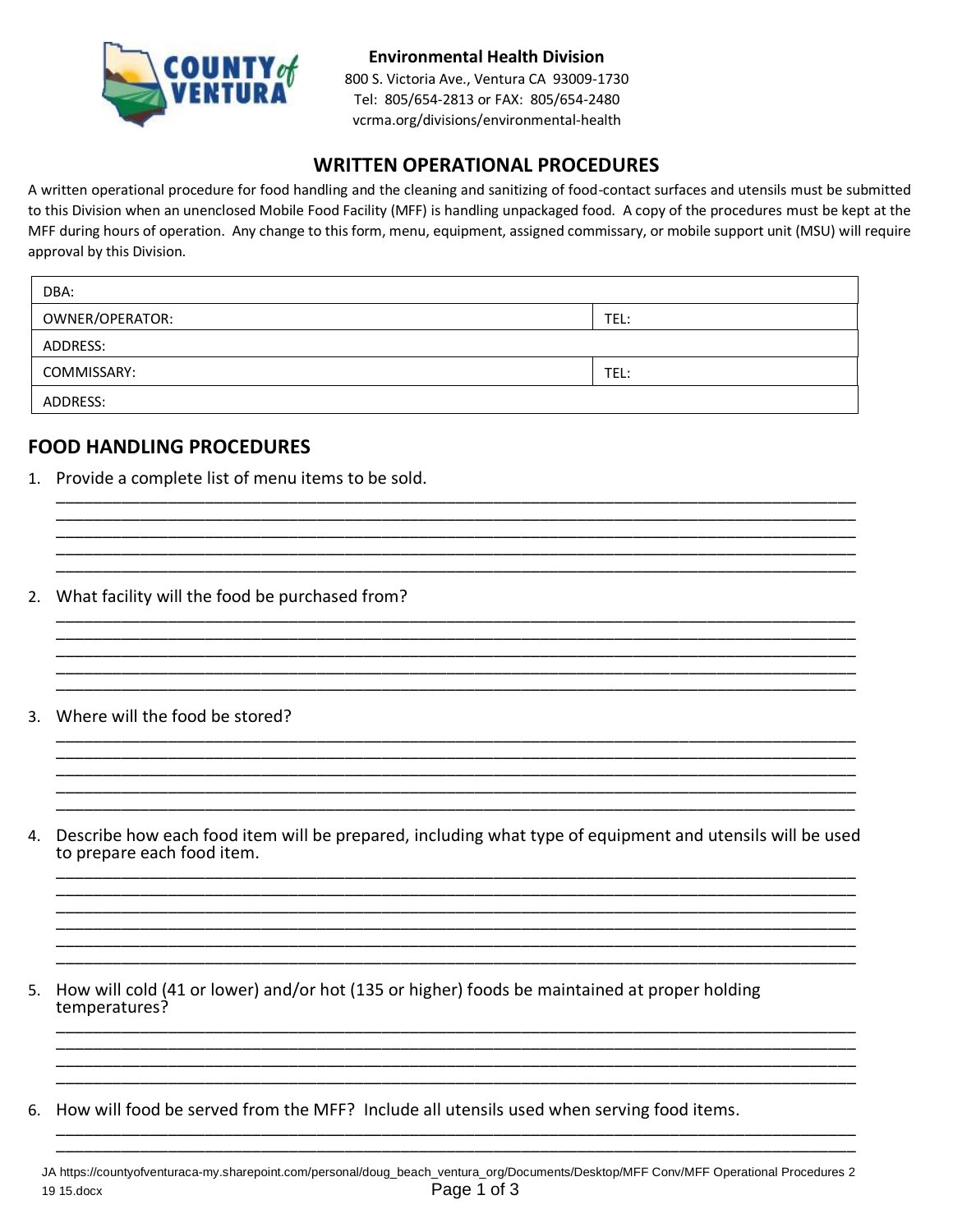# **CLEANING & SANITIZING OF FOOD CONTACT SURFACES, EQUIPMENT AND UTENSILS**

- 7. How will utensils and food contact surfaces be cleaned and sanitized during hours of operation?
- 8. Choose which type of sanitizer solution will be used for sanitization of utensils:
	- $\Box$  Chlorine-contact with a solution of 100 parts per million (ppm) for at least 30 seconds.

- $\Box$  Quaternary Ammonium-contact with a solution of 200 ppm for at least one minute.
- $\Box$  lodine-contact with a solution of 25 ppm for at least one minute
- 9. The potable water tank must be filled at a commissary. How will the potable water tank be filled?
- 10. Where and how will the waste water from the wastewater tank be disposed of?
- 11. The potable water tank must be cleaned at a commissary. How will the tank be cleaned and sanitized?

12. How will the unenclosed MFF be transported and protected from contamination? Where will it be stored during non-operational hours?

# **MFFs OPERATING WITH A MOBILE SERVICE UNIT (MSU)**

13. Is the MFF serviced by a MSU? If yes, proceed to #14.

JA https://www.duntyofventuracum/.sharepoint.com/personal/doug\_beach\_ventura\_org/Documents/Desktop/MFF Conv/MFF Operational Procedures 2 Page 2 of 3 19 15.docx